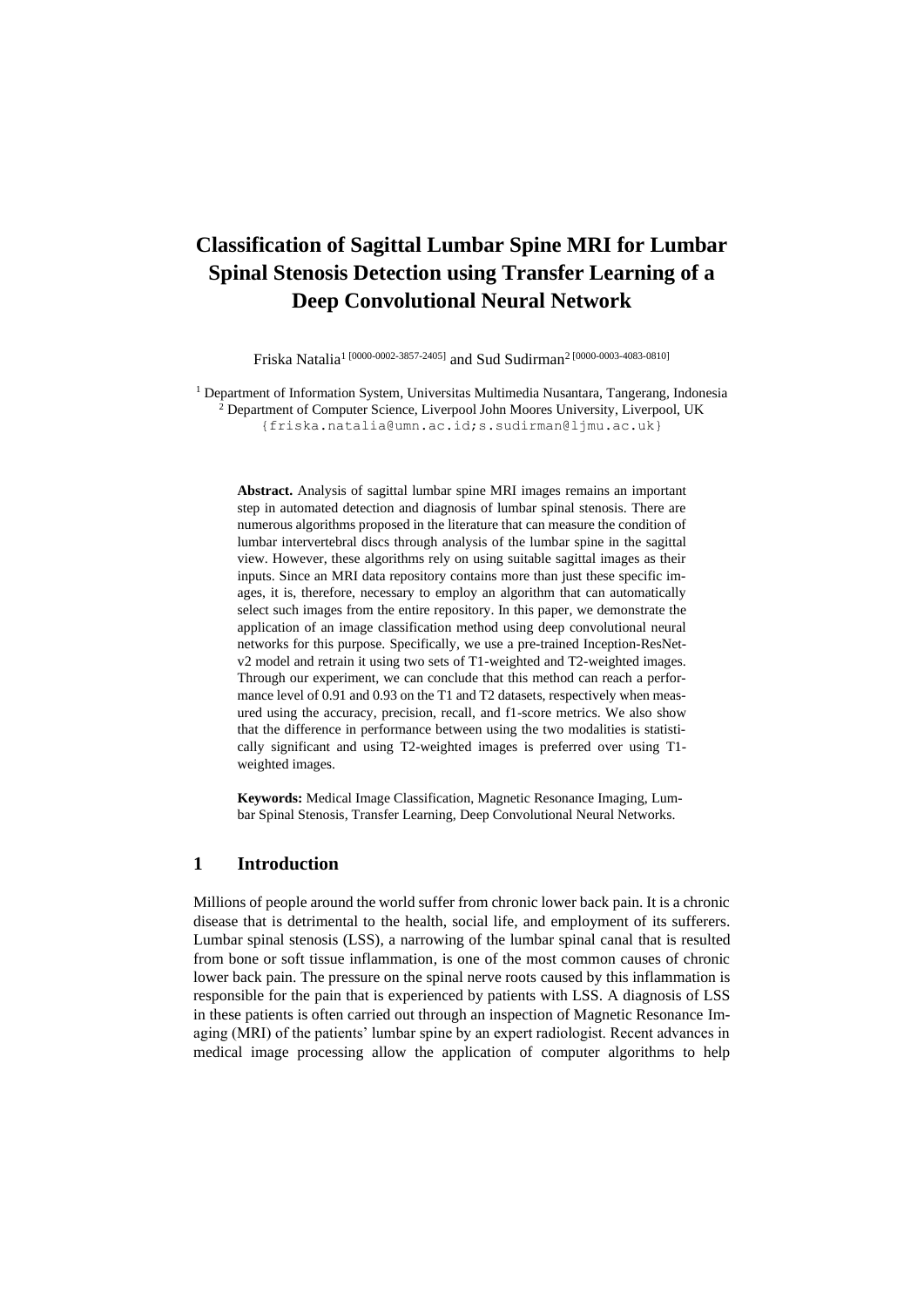radiologists carried out this procedure. Some of these algorithms work only on midsagittal MRI images [1–3] whereas some others work only on traverse images that cut through the mid-height of an intervertebral disc (IVD) [4–8]. Since a patient's data repository contains more than just these specific images, the process to select suitable images as inputs to these algorithms is often done manually. To make the whole process more automated it is, therefore, essential that a reliable algorithm to select such images is applied as well.

The objective of this study is to design a suitable solution for selecting all suitable sagittal images from a database of sagittal images, that can be used as inputs to other algorithms that diagnose LSS. Our solution is using a pre-trained Deep Convolutional Neural Network (DCNN) model that has been developed for general image classification and retraining it to make the model suitable for medical image classification.

#### **2 Literature Review**

The task of selecting medical images that possess certain characteristics from a collection of medical images falls into the category of image classification, which is a fundamental task in computer vision that categorizes images into one of several predefined classes. The traditional approach in image classification involves two stages, with the first being the extraction of relevant information from the images via the calculation of low-level handcrafted features [9–11]. This is then followed by a classification of the calculated features using trainable classifiers. Despite the success of this approach, it has a significant drawback when used in a wider image classification problem since the features are often task-dependent. In other words, the handcrafted image features that are optimized for a particular task often perform poorly when used in a different task, and the accuracy of the classification is very dependent on the design of these features.

The first DCNN model was originally proposed to overcome the problems associated with the traditional approach of image classification by allowing learning of such features through forward and backpropagation of information in a series of convolutional and non-linear neural network layers [12, 13]. This approach however has a significant practical problem due to its high computational cost and the amount of data it needs to create a general set of features applicable for typical images. But only recently, in the advent of huge computational power from using Graphics Processing Units and the large-scale acquisition and availability of image data resulting from the proliferation of the internet and social media, that this approach has gained renewed attention from the research community which generated faster and better algorithms [14].

The popularity of DCNN compared to the more traditional approach of image classification is that the features are no longer manually handcrafted but instead are automatically learnable. These features are sufficiently general that they can be used in many different types of image classification tasks through Transfer Learning. Transfer Learning is a widely accepted method in Machine Learning where a model developed for a task, often by training using a very large dataset, is used as a starting point for developing another model to solve a different task. This approach is less data-and-labeldependent than other more traditional machine learning approaches and gains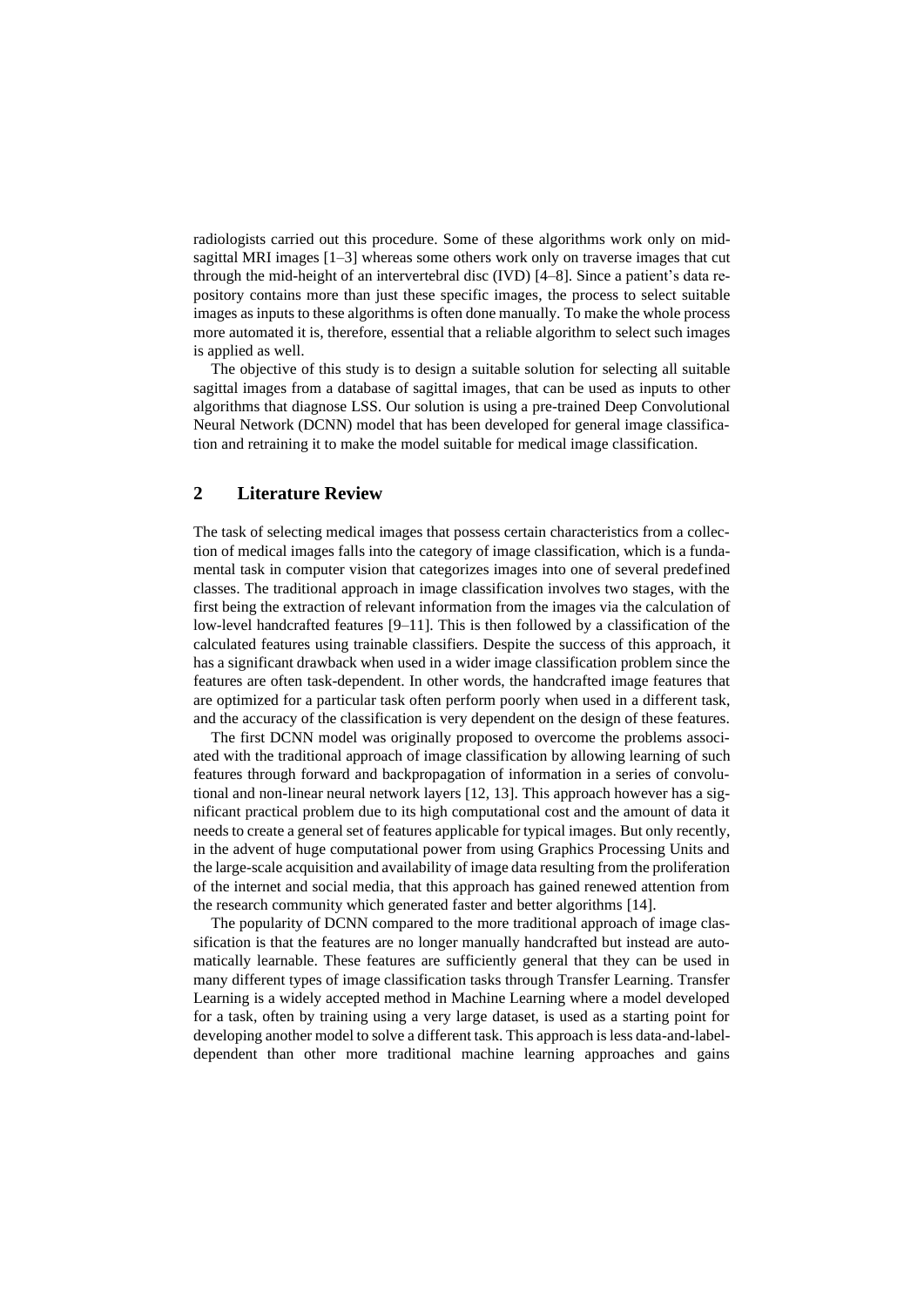popularity recently, especially when a deep learning model is concerned because developing one from scratch requires a vast amount of computational and time resources [15]. One example application of a bespoke DCNN for medical image classification is CheXNet [16]. It is a 121-layer DCNN trained on a dataset with more than 100,000 frontal-view chest X-rays and is claimed to achieve a better performance than the average performance of four radiologists.

## **3 Material and Method**

The material used in this research is taken from our Lumbar Spine MRI Dataset which is available publicly [6, 17]. This dataset contains anonymized clinical MRI studies of 515 patients with symptomatic back pains. The dataset consists of 48,345 T1 weighted and T2-weighted traverse and sagittal images of the patients' lumbar spine. The images were taken using a 1.5 Tesla Siemens Magnetom Essenza MRI scanner mostly when the patients were in Head-First-Supine position. From the entire dataset, we took 19,176 sagittal images for this study. This consists of 9,903 T1-weighted and 9,273 T2-weighted images. The summary of the technical information of the scanning parameters carried out when recording these images is provided in **[Table 1](#page-2-0)**.

<span id="page-2-0"></span>

| <b>Sequence Types</b>          | T1-weighted  | T2-weighted     |  |
|--------------------------------|--------------|-----------------|--|
| Number of Echoes (ETL)         | 3            | 15 to 18        |  |
| Repetition Time (ms)           | 330 to 926   | 3190 to 4000    |  |
| Echo Time (ms)                 | 9.2 to 12.0  | 67.0 to 96.0    |  |
| Slice Thickness (mm)           | 3.0 to $4.0$ | 3.0 to $5.0$    |  |
| Spacing Between Slices (mm)    | 3.3 to 4.8   | 3.3 to 6.5      |  |
| Field of View (mm)             | 280          | 280             |  |
| Matrix (Freq. x Phase)         | 100%         | 100%            |  |
| Imaging Frequency (MHz)        | 63.7         | 63.7            |  |
| Number of Phase Encoding Steps | 288 to 540   | 408 to 544      |  |
| <b>Scanning Sequence</b>       | SE.          | SЕ              |  |
| Sequence Variant               | SK\SP\OSP    | SK\SP\OSP       |  |
| <b>Scan Options</b>            | SAT1\FS      | SAT1            |  |
| Number of Averages             | 1, 2, 3 or 4 | $\overline{c}$  |  |
| Echo Train Length              | 3            | 15 or 17        |  |
| Percent Sampling               | 50 to 70     | 66 to 90        |  |
| Percent Phase Field of View    | 100          | 100             |  |
| Pixel Bandwidth                | 150 or 235   | 150, 160 or 195 |  |
| Flip Angle                     | 150          | 150             |  |

**Table 1.** Sagittal MRI Scanning Parameters

Based on the advice from an expert radiologist, we categorize the sagittal images into two groups, namely *Mid* and *Lateral* groups, corresponding to their suitability for the analysis of the IVD. The first group consists of midsagittal slices that divide the left and right sides of an IVD into two symmetrical parts. It also contains neighboring sagittal slices to the midsagittal slice which still show clear cross-sectional views of the lumbar vertebrae and discs. The second group consists of other sagittal slices that do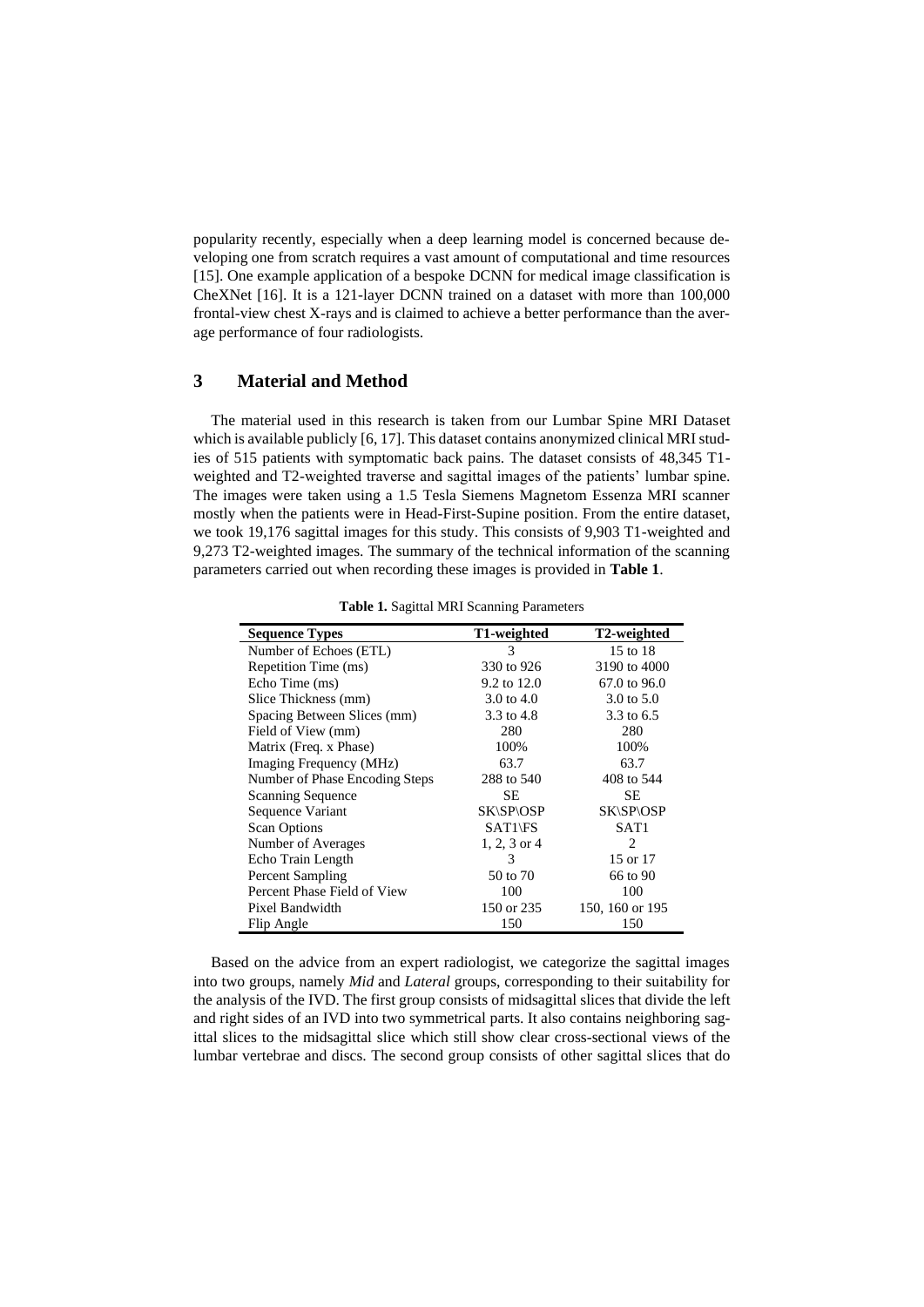not meet this requirement. An example of this grouping is shown in **[Fig. 1](#page-3-0)** and **[Fig. 2](#page-4-0)**. The first figure shows the intersection lines of fifteen sagittal images with the shown traverse image whereas the second figure shows a collage of the fifteen sagittal images. The midsagittal slice is identified as slice number 8 in the figures. That slice and four nearest adjacent slices, highlighted in yellow in the figures, are then put in the Mid group. The other ten sagittal slices, highlighted in red, are then put in the Lateral group. The population distribution of these classes for both T1-weighted and T2-weighted datasets is shown in **[Table 2](#page-4-1)**.

<span id="page-3-0"></span>

Fig. 1. A traverse image of a lumbar spine showing its intersection lines with fifteen sagittal images that are shown in **[Fig. 2](#page-4-0)**. The yellow lines mark the sagittal images that are categorized in the *Mid* group and the red lines mark those categorized in the *Lateral* group.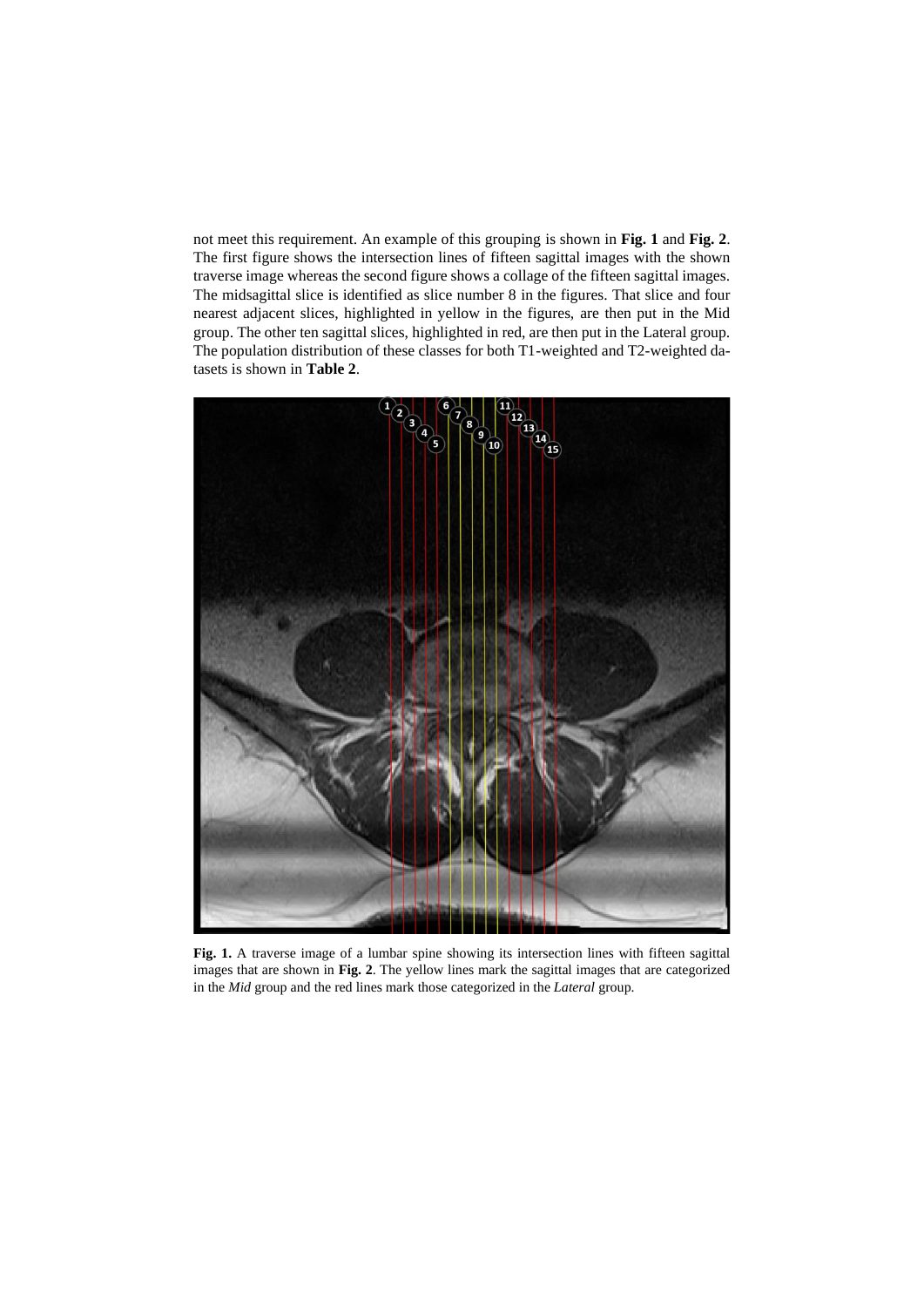

<span id="page-4-1"></span><span id="page-4-0"></span>**Fig. 2.** An example of fifteen sagittal images of a patient's lumbar spine which intersections with a traverse image are shown in **[Fig. 1](#page-3-0)**. The yellow rectangles highlight the sagittal images that are put in the *Mid* group and the red rectangles highlight those put in the *Lateral* group.

|  |  |  | <b>Table 2.</b> Class Distribution in the Dataset |  |  |
|--|--|--|---------------------------------------------------|--|--|
|--|--|--|---------------------------------------------------|--|--|

| $Class \ Sequence Types$ | T1-weighted | T2-weighted |
|--------------------------|-------------|-------------|
| Mid                      | 4.667       | 5,236       |
| Lateral                  | 4.316       |             |
| Total                    |             |             |

We performed validation of this dataset by checking the *Slice Location* information that is stored as part of the DICOM metadata. The value of the slice location attribute of a DICOM image metadata is the relative position, expressed in mm, of the image plane in the patient 3D axis system. In the absence of the slice location attribute in the DICOM image metadata, we calculated its value from the *Image Position* and *Image Orientation* attributes of the DICOM image metadata using the following technique.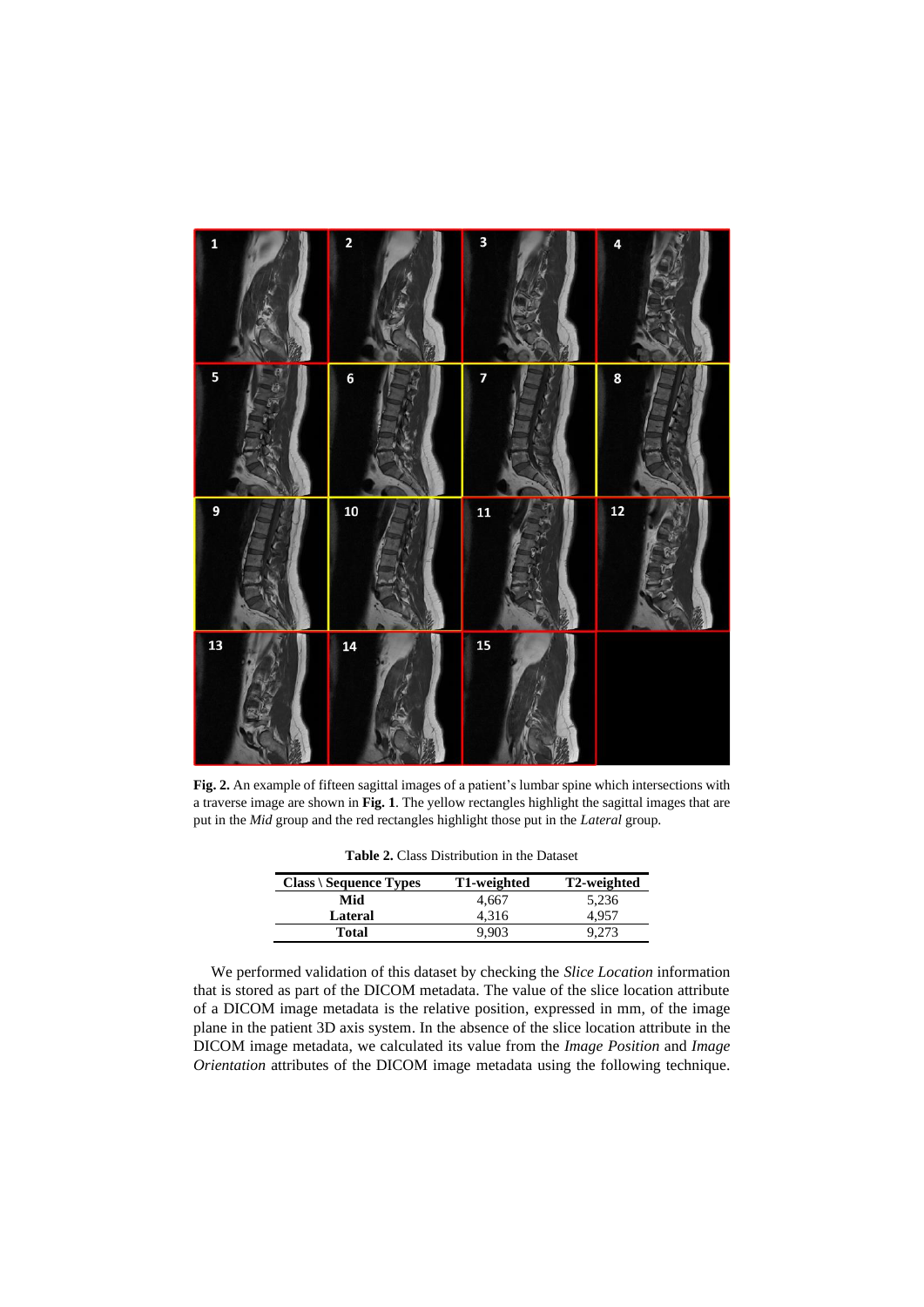Let us denote  $p$  as the 3D coordinate of the top-left point on the plane specified in the Image Position attribute. Also, let  $u$  and  $v$  be two orthogonal unit vectors that lie on the sagittal plane as specified in the Image Orientation attribute. The slice location s of the plane is defined as the shortest distance from the origin point of the patient coordinate axes to the plane and can be calculated as the dot product  $n \cdot p$ , where *n* is the unit vector perpendicular to the plane which can be calculated as the cross product  $u \times v$ . The directions of the patient coordinate axes themselves are defined by the patient's orientation. The positive direction of the x-axis goes from the right-hand side of the patient to the left-hand side. The positive direction of the y-axis goes from the anterior side of the patient to the posterior side, whereas the z-axis is increasing from the feet toward the head of the patient. The position and orientation of the elements used in this calculation with respect to the patient's coordinate axes are illustrated in **[Fig. 3](#page-5-0)**.

Using either the stored or the calculated slice location information, we could confirm that the sagittal planes in the Mid groups of the dataset are within the acceptable range of normal IVD width [18].



<span id="page-5-0"></span>**Fig. 3.** An illustration of the position and orientation of the elements used to determine the Slice Location *s* with respect to the patient's coordinate axes.

Once the dataset has been developed, we then use it to train an Inception-ResNet- $v2$ model. Inception-ResNet-v2 [19] is a convolutional neural architecture that improves on the Inception family of architectures by incorporating the ResNet approach of using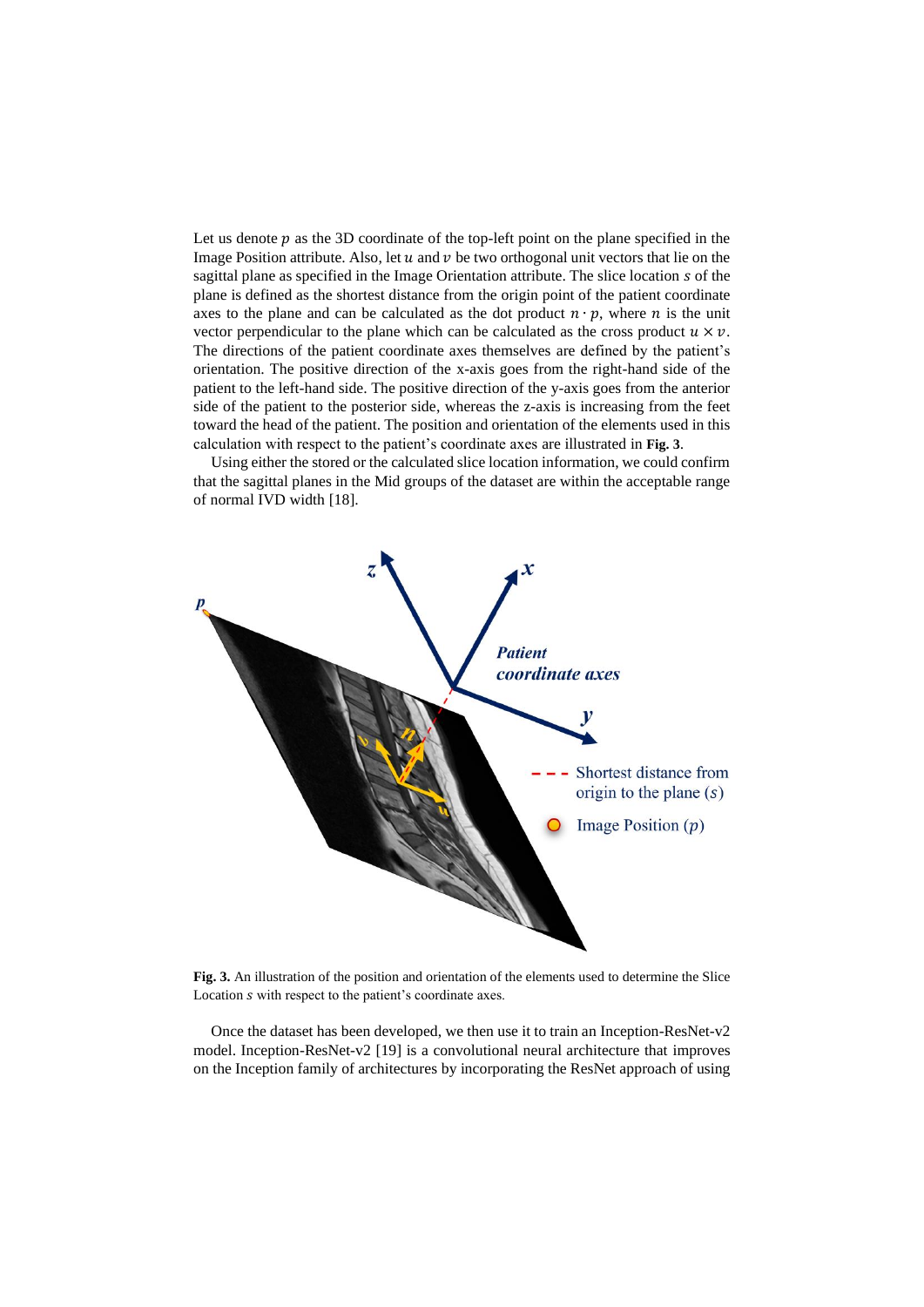residual connections to replace the filter concatenation stage of the Inception architecture. Inception-Resnet-v2 is one of the newer generations of deep convolutional neural networks that is gaining popularity in the classification and annotation of medical images [20]. We adopted a methodology called Transfer Learning that transfers the learned network parameters of the model that was pre-trained using the ImageNet database [21] and then retrain the whole model after replacing its classification layers using the new dataset. The flowchart of the process is illustrated in **[Fig. 4](#page-6-0)**.



<span id="page-6-0"></span>**Fig. 4.** A flowchart illustrating a) the retraining process of a pre-trained deep convolutional neural network and b) the classification of the images in the test dataset using the retrained model.

To evaluate the suitability of the method, we use four performance metrics namely overall accuracy (A), precision (P), recall (R), and f1-score (F). Using the standard notations of true positive  $(tp)$ , true negative  $(tn)$ , false positive  $(fp)$ , and false negative  $(fn)$ , the metrics are calculated as:

$$
A = \frac{tp + tn}{tp + tn + fp + fn} \tag{1}
$$

$$
P = \frac{1}{c} \sum_{i}^{c} P_{i}
$$
 (2)

$$
R = \frac{1}{c} \sum_{i}^{c} R_{i}
$$
 (3)

$$
F = \frac{2}{c} \sum_{i}^{c} \frac{P_i \cdot R_i}{P_i + R_i} \tag{4}
$$

where  $i \in \{1,2\}$  is the index of the  $i^{th}$  class and  $P_i$ ,  $R_i$  and  $F_i$  are the class precision, class recall, and class f1-score of the  $i<sup>th</sup>$  class, respectively and are defined as: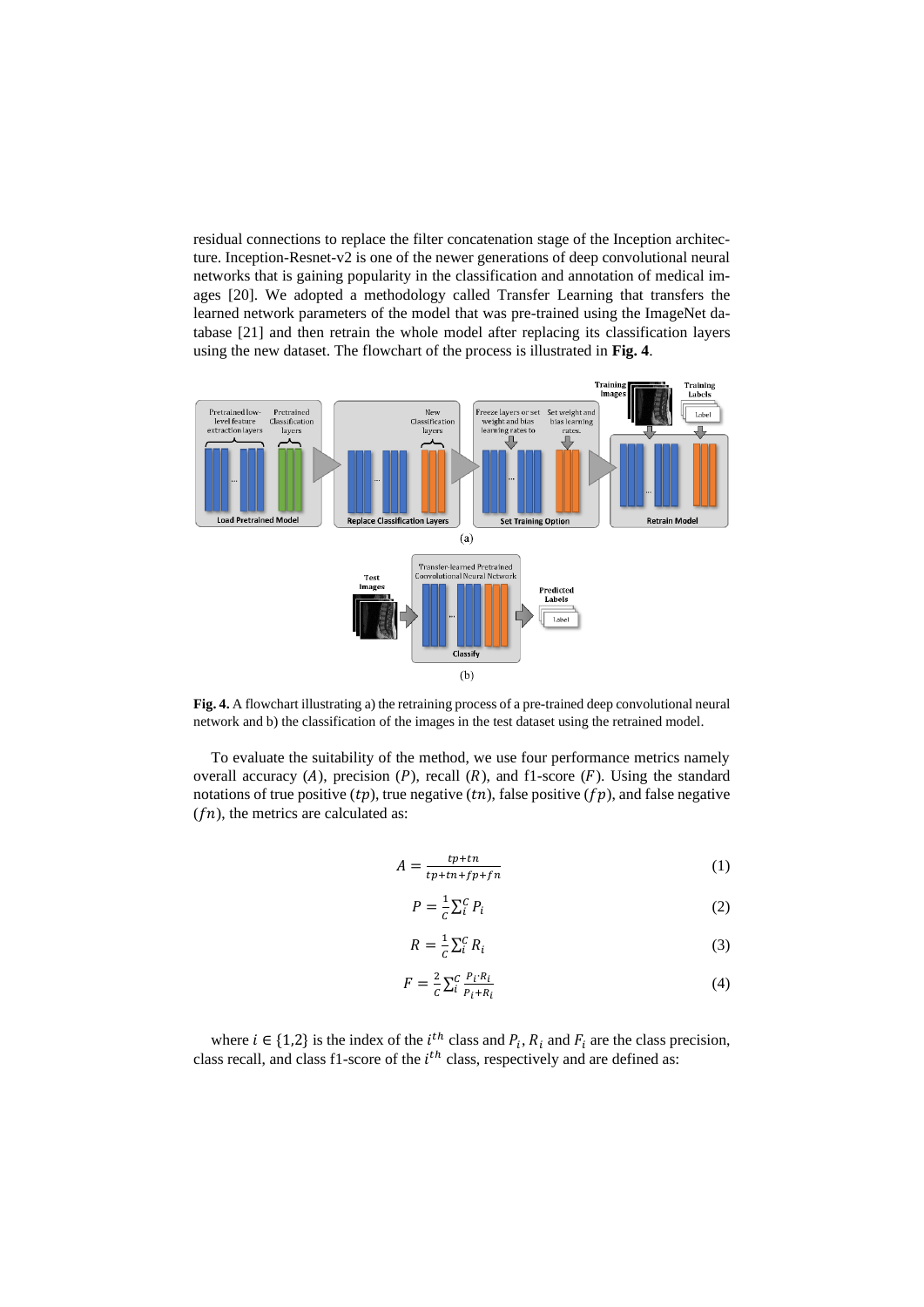$$
P_i = \frac{tp_i}{tp_i + fp_i} \tag{5}
$$

$$
R_i = \frac{tp_i}{tp_i + fn_i} \tag{6}
$$

$$
F_i = 2 \times \frac{P_i \cdot R_i}{P_i + R_i} \tag{7}
$$

We applied the aforementioned transfer learning approach on the T1-weighted dataset and T2-weighted dataset separately and compare the two results. To allow statistical analysis of the results, we carried out the process twenty times, each with different subsets of training and test data.

## **4 Experimental results, discussion, and analysis**

For each experiment repeat, each dataset was randomly split into two sub-groups namely the training and test dataset by an 80:20 ratio. When training the Inception-ResNet-v2 model, the training set was further split into a smaller training set and a validation set. The validation set was used solely to provide an unbiased estimate of the trained model's accuracy during training and was not used to adjust the model's weights or biases. They were instead adjusted by backpropagating the errors calculated using the training set which process was optimized using the stochastic gradient descent with momentum technique. The training is done in small batches of ten samples for up to four epochs. The order of the samples in the training set was shuffled in every epoch to prevent the model from learning the order of the samples. The initial learning rate of the transferred (feature extraction) layers was set to  $10<sup>-4</sup>$  and that of the new classification layer was set 20 times higher. The training duration for the twenty repeats ranges from 750 to 765 minutes when run on a Windows 10 PC with an Intel i9-7900X CPU @ 3.30GHz with 128 GB RAM and four NVIDIA Titan XP GPUs. A plot showing the validation accuracy during the training process is shown in **[Fig. 5](#page-8-0)**. As can be seen from this figure, the accuracy values for both datasets plateau roughly before the final epoch. The final recorded validation accuracy for the T1 and T2 datasets is 0.92 and 0.91, respectively.

Once the training process is completed, it is used to predict the classes of each sample in the test set. These predicted classes are then used to calculate the four performance metrics defined in Eq. (1) to (4). The results are shown as box plots in **[Fig. 6](#page-9-0)** and **[Fig. 7](#page-9-1)**. The figures show the minimum, the maximum, the sample median, and the first and third quartiles of each metric for ease of visual inspection of the classification performance.

We performed a statistical test to show that the difference in the classification results produced by using the T1 and T2 datasets is statistically significant. We use the Kolmogorov-Smirnov (KS) test [22] and the Bartlett's test for Homogeneity of Variance [23] to check if the populations follow a Normal distribution and if they have identical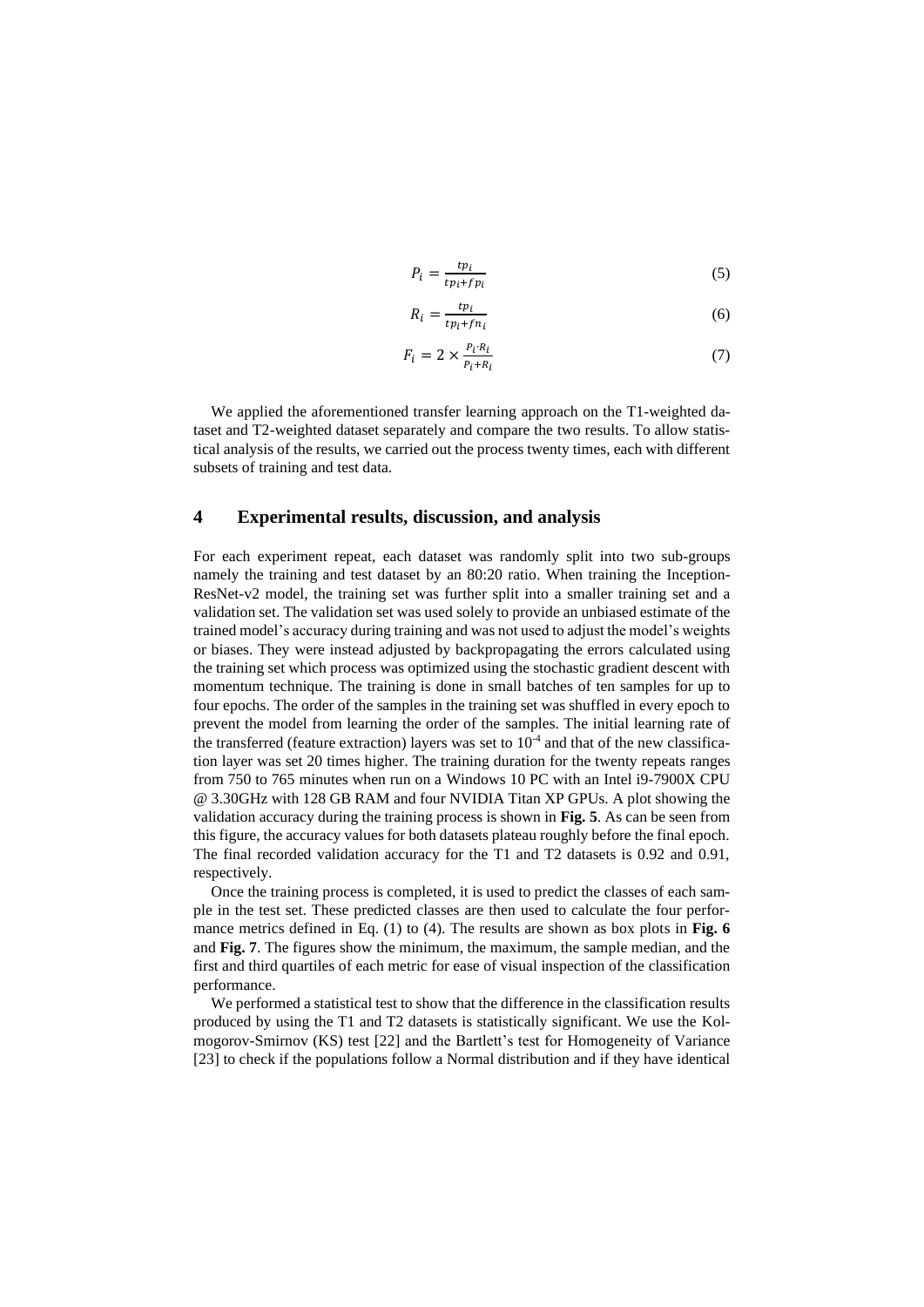variances, respectively. Satisfying both tests allows us to use the standard t-test hypothesis testing to prove or disprove the null hypothesis. The null hypothesis here being there is no difference between the two results. If any one of the two populations does not satisfy the KS and Bartlett's tests then we use the Welch's t-test [24] instead.



**Validation Accuracy during Training**

Fig. 5. A history of the validation accuracy during the training process.

<span id="page-8-0"></span>The results of the statistical test are provided in **[Table 3](#page-8-1)**. From the table, we can conclude that the classification performance using the T2-weighted dataset as measured using four performance metrics is statistically better than that using the T1-weighted dataset.

<span id="page-8-1"></span>

| <b>Metrics</b> | T1 Mean | T2 Mean | <b>Difference</b> | t-test Type    | <i>p</i> -value |
|----------------|---------|---------|-------------------|----------------|-----------------|
| Accuracy       | 0.90    | 0.93    | 0.03              | t-test         | < 0.05          |
| Precision      | 0.91    | 0.93    | 0.02              | Welch's t-test | < 0.05          |
| Recall         | 0.90    | 0.93    | 0.03              | t-test         | < 0.05          |
| F1-Score       | 0.90    | 0.93    | 0.03              | t-test         | < 0.05          |

**Table 3.** Summary of the statistical tests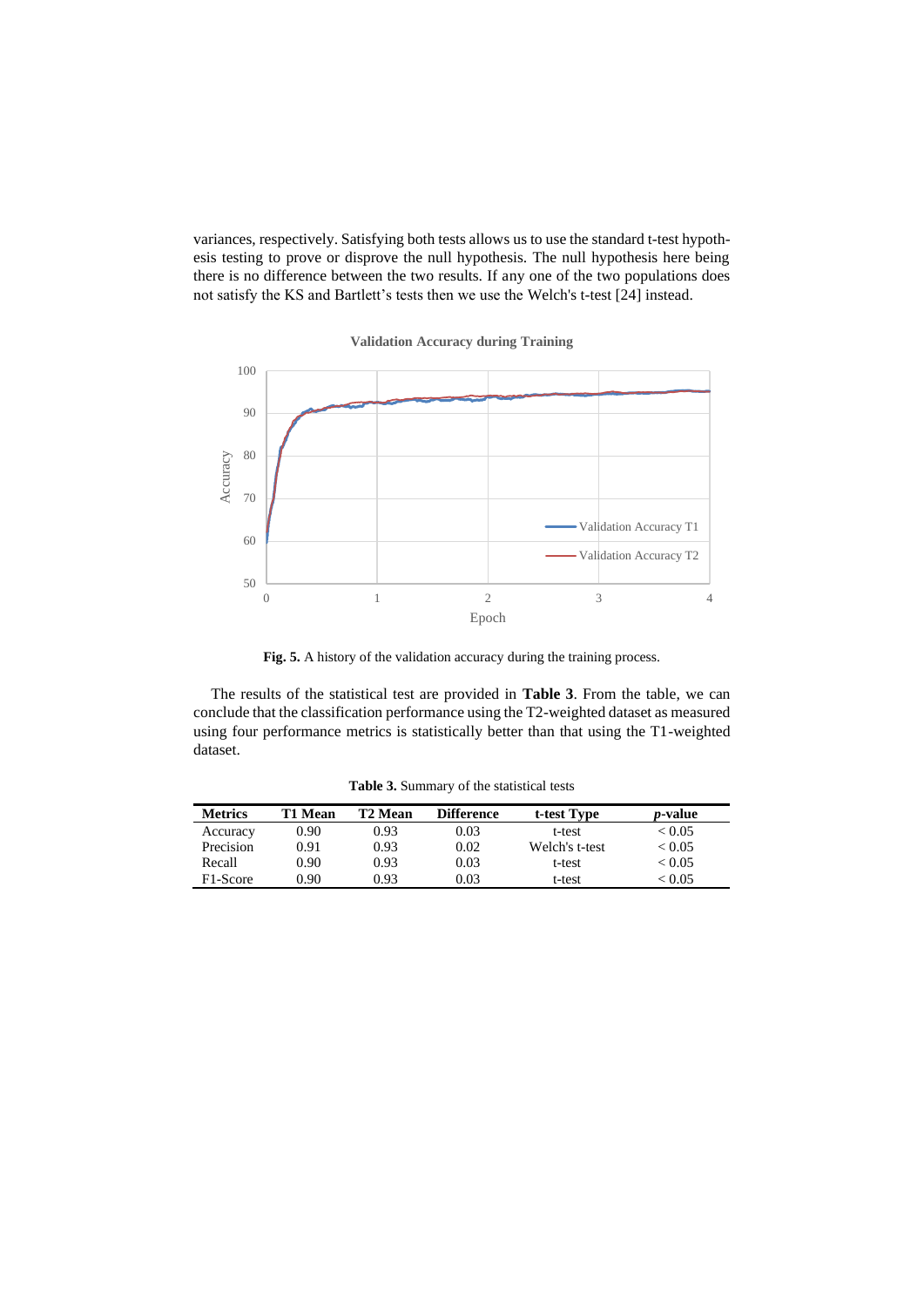

<span id="page-9-0"></span>**Fig. 6.** A box plot showing the statistics of classification performance using the T1 dataset.



<span id="page-9-1"></span>**Fig. 7.** A box plot showing the statistics of classification performance using the T2 dataset.

## **5 Conclusion**

We have detailed a method to automatically select suitable sagittal images from a collection of lumbar spine sagittal MRI images that can be used as inputs to other algorithms that detect abnormalities in lumbar intervertebral discs. The method is based on transfer learning of a pre-trained Inception-Resnetv2 deep convolutional neural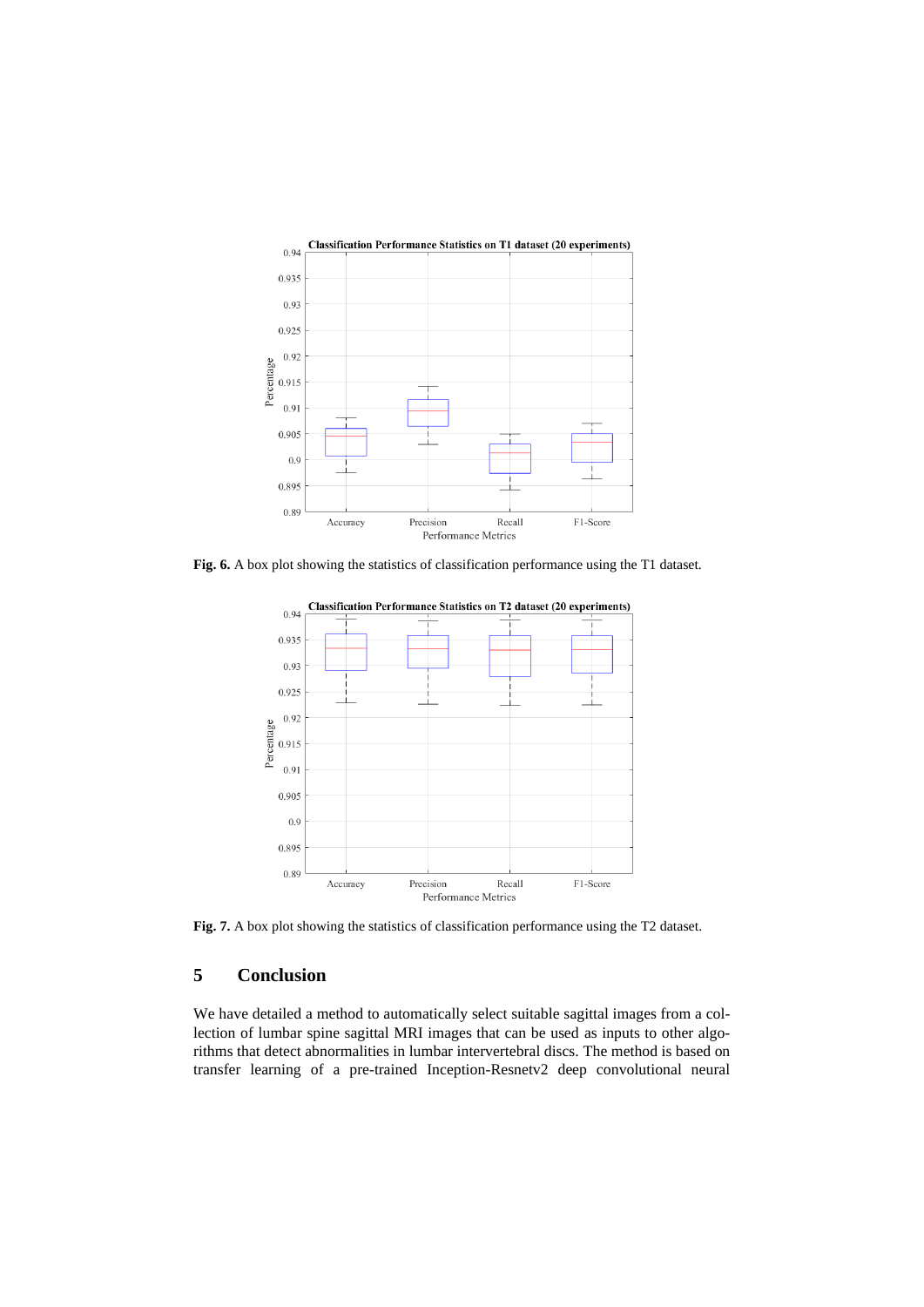network model. We experimented with this method on a subset of a publicly available lumbar spine MRI dataset that consists of 9,903 T1-weighted and 9,273 T2-weighted MRI images. Our experimental results show that the average classification performance is 0.90 and 0.93 on the T1 dataset and the T2 dataset, respectively. We have also shown through statistical analysis of our experimental results that the classification performance using the T2 dataset is statistically better than that using the T1 dataset. We plan in the future to expand the method to include a wider range of deep convolutional neural network models as well as investigate the effect of applying the dimensionality reduction method on the generalization performance of this approach. We will also explore the possibility of applying the method to classify lumbar spine traverse MRI images.

#### **References**

- 1. Davarpanah, S.H., Liew, A.W.C.: Spatial Possibilistic Fuzzy C-Mean Segmentation Algorithm Integrated with Brain Mid-sagittal Surface Information. Int. J. Fuzzy Syst. 19, 591–605 (2017). https://doi.org/10.1007/s40815-016-0247-0.
- 2. Alomari, R.S., Ghosh, S., Koh, J., Chaudhary, V.: Vertebral Column Localization, Labeling, and Segmentation. In: Li, S. and Yao, J. (eds.) Spinal Imaging and Image Analysis. pp. 193– 229. Springer International Publishing, Cham (2015). https://doi.org/10.1007/978-3-319- 12508-4\_7.
- 3. Ghosh, S., Chaudhary, V.: Supervised methods for detection and segmentation of tissues in clinical lumbar MRI. Comput. Med. Imaging Graph. 38, 639–649 (2014). https://doi.org/https://doi.org/10.1016/j.compmedimag.2014.03.005.
- 4. Natalia, F., Meidia, H., Afriliana, N., Young, J.C., Yunus, R.E., Al-Jumaily, M., Al-Kafri, A., Sudirman, S.: Automated measurement of anteroposterior diameter and foraminal widths in MRI images for lumbar spinal stenosis diagnosis. PLoS One. 15, 1–27 (2020). https://doi.org/10.1371/journal.pone.0241309.
- 5. Paul, C.P.L., Smit, T.H., de Graaf, M., Holewijn, R.M., Bisschop, A., van de Ven, P.M., Mullender, M.G., Helder, M.N., Strijkers, G.J.: Quantitative MRI in early intervertebral disc degeneration: T1rho correlates better than T2 and ADC with biomechanics, histology and matrix content. PLoS One. 13, e0191442 (2018).
- 6. Al-Kafri, A.S., Sudirman, S., Hussain, A., Al-Jumeily, D., Natalia, F., Meidia, H., Afriliana, N., Al-Rashdan, W., Bashtawi, M., Al-Jumaily, M.: Boundary Delineation of MRI Images for Lumbar Spinal Stenosis Detection Through Semantic Segmentation Using Deep Neural Networks. IEEE Access. 7, 43487-43501 (2019). https://doi.org/10.1109/ACCESS.2019.2908002.
- 7. Zhang, Q., Bhalerao, A., Hutchinson, C.: Weakly-supervised evidence pinpointing and description. In: International Conference on Information Processing in Medical Imaging. pp. 210–222 (2017).
- 8. Al Kafri, A.S., Sudirman, S., Hussain, A.J., Al-Jumeily, D., Fergus, P., Natalia, F., Meidia, H., Afriliana, N., Sophian, A., Al-Jumaily, M., others, Al-Kafri, A.S., Sudirman, S., Hussain, A.J., Al-Jumeily, D., Fergus, P., Natalia, F., Meidia, H., Afriliana, N., Sophian, A., Al-Jumaily, M., Bashtawi, M., Al-Rashdan, W.: Segmentation of lumbar spine MRI images for stenosis detection using patch-based pixel classification neural network. In: 2018 IEEE